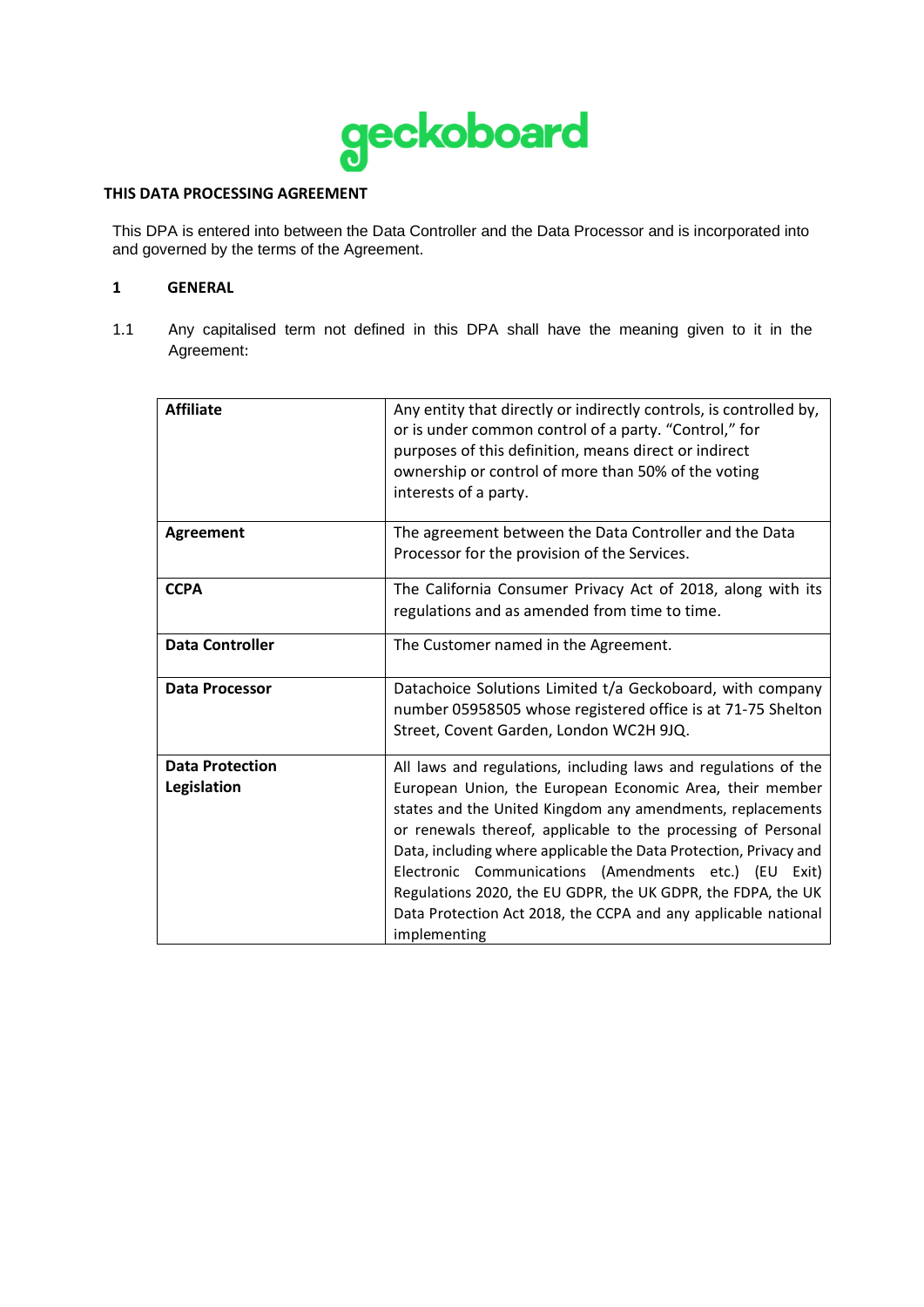|                             | laws, regulations and secondary legislation relating to the<br>processing of Personal Data and the privacy of electronic<br>communications, as amended, replaced or updated from time<br>to time, including the Privacy and Electronic Communications<br>Directive (2002/58/EC) and the Privacy and Electronic<br>Communications (EC Directive) Regulations<br>2003<br>(SI<br>2003/2426). |
|-----------------------------|-------------------------------------------------------------------------------------------------------------------------------------------------------------------------------------------------------------------------------------------------------------------------------------------------------------------------------------------------------------------------------------------|
| <b>DPA</b>                  | This data processing agreement together with its exhibits.                                                                                                                                                                                                                                                                                                                                |
| Data Subject                | Has the same meaning as in Data Protection Law or means a<br>"Consumer" as that term is defined in the CCPA.                                                                                                                                                                                                                                                                              |
| <b>EEA</b>                  | The European Economic Area.                                                                                                                                                                                                                                                                                                                                                               |
| <b>EU GDPR</b>              | Regulation (EU) 2016/679 of the European Parliament and of<br>the Council of 27 April 2016 on the protection of natural<br>persons with regard to the processing of personal data and on<br>the free movement of such data, (General Data Protection<br>Regulation).                                                                                                                      |
| <b>FDPA</b>                 | The Swiss Federal Act on Data Protection of 19 June 1992 (SR<br>235.1; FDPA) and as amended from time to time.                                                                                                                                                                                                                                                                            |
| <b>Personal Data</b>        | Has the same meaning as in Data Protection Legislation.                                                                                                                                                                                                                                                                                                                                   |
| <b>Personal Data Breach</b> | a breach of security leading to the accidental or unlawful<br>destruction, loss, alteration, unauthorised disclosure of, or<br>access to, Personal Data transmitted, stored or otherwise<br>processed.                                                                                                                                                                                    |
| <b>Restricted Transfer</b>  | Means:                                                                                                                                                                                                                                                                                                                                                                                    |
|                             | (i) where the EU GDPR applies, a transfer of Personal Data via<br>the Services from the EEA either directly or via onward<br>transfer, to any country or recipient outside of the EEA not<br>subject to an adequacy determination by the European<br>Commission; and                                                                                                                      |
|                             | (ii) where the UK GDPR applies, a transfer of Personal Data<br>via the Services from the United Kingdom either directly or<br>via onward transfer, to any country or recipient outside of<br>the UK not based on adequacy regulations pursuant to<br>Section 17A of the United Kingdom Data Protection Act 2018;<br>and                                                                   |
|                             | (iii) a transfer of Personal Data via the Services from<br>Switzerland either directly or via onward transfer, to any<br>country or recipient outside of the EEA and/or Switzerland not<br>subject to an adequacy determination by the European<br>Commission.                                                                                                                            |
| <b>Services</b>             | All services and software applications and solutions provided<br>to the Data Controller by the Data Processor under and as<br>described in the Agreement.                                                                                                                                                                                                                                 |
| <b>Security Policy</b>      | The Data Processor's security document as updated from time<br>to time set out in Exhibit 2 of this DPA.                                                                                                                                                                                                                                                                                  |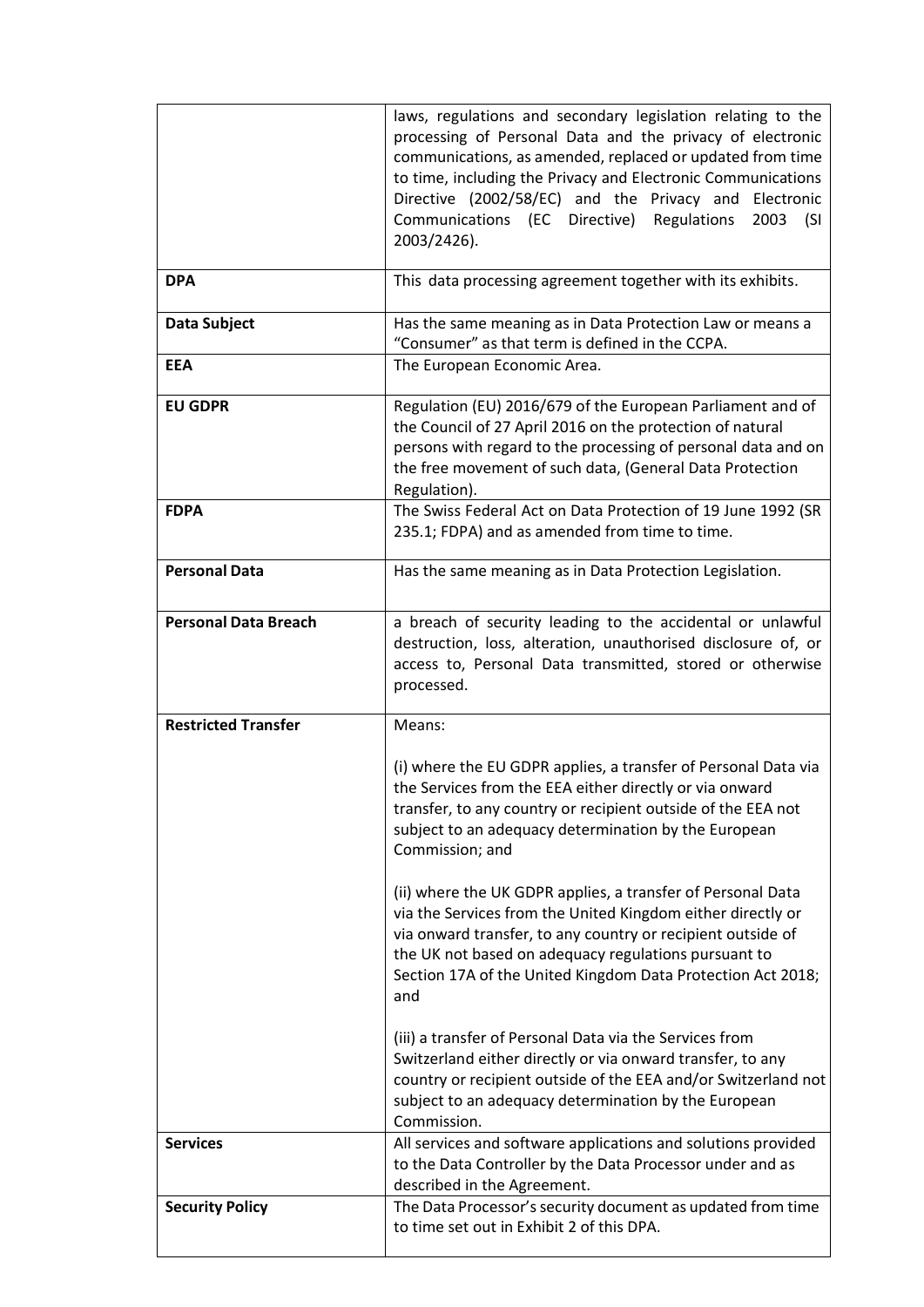| <b>Sub-Processors</b>                  | Any third party (including Data Processor Affiliates) engaged<br>directly by the Data Processor to process Personal Data under<br>this DPA in the provision of the Services to the Data Controller.                                                                                                               |
|----------------------------------------|-------------------------------------------------------------------------------------------------------------------------------------------------------------------------------------------------------------------------------------------------------------------------------------------------------------------|
| <b>SCCs</b>                            | Means:<br>(i) where the EU GDPR applies, the standard contractual<br>clauses annexed to the European Commission's Implementing<br>Decision 2021/914 of 4 June 2021 on standard contractual<br>clauses for the transfer of personal data to third countries<br>published<br>https://eur-lex.europa.eu/legal-<br>at |
|                                        | content/EN/TXT/HTML/?uri=CELEX:32021D0914&from=EN/,<br>("EU SCCs"); and<br>(ii) where the UK GDPR applies standard data protection                                                                                                                                                                                |
|                                        | clauses adopted pursuant to Article 46(2)(c) or (d) of the UK<br>GDPR published at https://ico.org.uk/for-organisations/guide-<br>to-data-protection/guide-to-the-general-data-protection-<br>regulation-gdpr/international-transfers-after-uk-exit/sccs-after-<br>transition-period/, ("UK SCCs"); and           |
|                                        | (iii) where Personal Data is transferred from Switzerland to<br>outside of Switzerland or the EEA, the EU SCCs as amended<br>in accordance with guidance from the Swiss Data Protection<br>Authority; ("Swiss SCCs").                                                                                             |
| <b>Supervisory</b><br><b>Authority</b> | A governmental or government chartered regulatory body<br>having binding legal authority over a party.                                                                                                                                                                                                            |
| <b>UK GDPR</b>                         | The EU GDPR as it forms part of the law of England and<br>Wales, Scotland and Northern Ireland by virtue of section 3 of<br>the European Union (Withdrawal) Act 2018.                                                                                                                                             |

1.2 Pursuant to and in consideration for the continued provision of the Services by the Data Processor for the benefit of the Data Controller the parties have entered into this DPA.

# **2 PURPOSE AND SCOPE**

- 2.1 The Data Processor has agreed to provide the Services to the Data Controller in accordance with the terms of the Agreement. In providing the Services, the Data Processor shall process data provided by the Data Controller, on behalf of the Data Controller. Such data may include Personal Data. The Data Processor will process and protect such Personal Data in accordance with the terms of this DPA.
- 2.2 In providing the Services to the Data Controller pursuant to the terms of the Agreement, the Data Processor shall process Personal Data only to the extent necessary to provide the Services in accordance with the terms of the Agreement, this DPA and the Data Controller's instructions documented in the Agreement and this DPA, as updated from time to time.
- 2.3 The parties shall take steps to ensure that any natural person acting under the authority of the Data Controller or the Data Processor who has access to Personal Data does not process them except on the instructions from the Data Controller unless he or she is required to do so by any Data Protection Legislation.

## **3 DATA CONTROLLER'S OBLIGATIONS**

3.1 To the extent that the Data Processor processes Personal Data in the course of providing the Services, each party acknowledges that, for the purposes of the Data Protection Legislation the Data Controller is the controller of any Personal Data.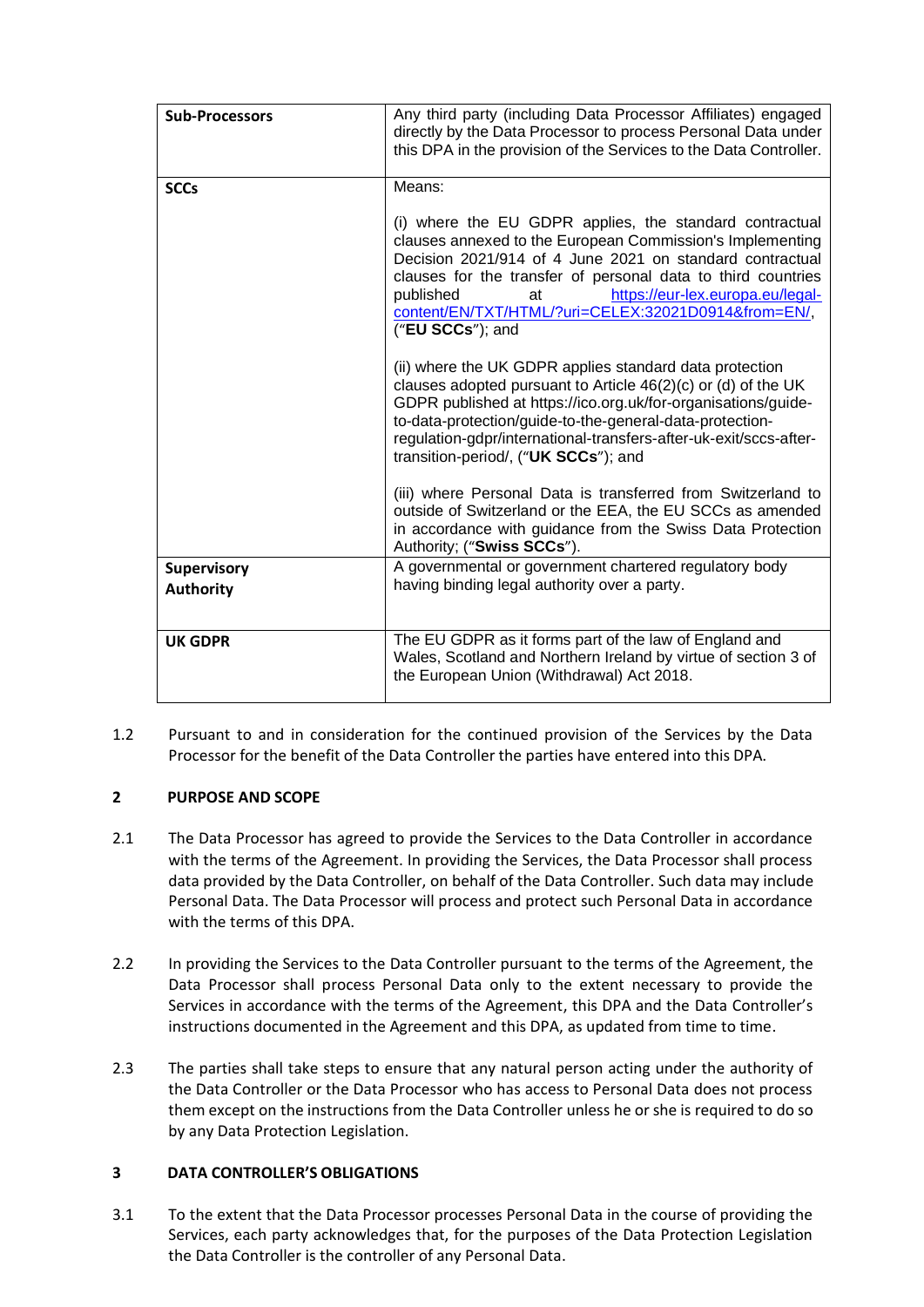- 3.2 The Data Controller represents and warrants that it shall comply with its obligations under this DPA and the Data Protection Legislation.
- 3.3 The Data Controller represents and warrants that it has obtained any and all necessary permissions and authorisations necessary to permit the Data Processor, its Affiliates and Sub-Processors, to execute their rights or perform their obligations under this DPA.
- 3.4 All Affiliates of the Data Controller who use the Services shall comply with the obligations of the Data Controller set out in this DPA.
- 3.5 The Data Controller shall implement appropriate technical and organisational measures to protect Personal Data, taking into account the state of the art, the costs of implementation and the nature, scope, context and purposes of processing as well as the risk of varying likelihood and severity for the rights and freedoms of natural persons. The Data Controller shall implement appropriate technical and organisational measures to ensure a level of security appropriate to the risk, including inter alia as appropriate:
	- 3.5.1 The pseudonymisation and encryption of Personal Data;
	- 3.5.2 The ability to ensure the on-going confidentiality, integrity, availability and resilience of processing systems and services;
	- 3.5.3 The ability to restore the availability and access to Personal Data in a timely manner in the event of a physical or technical incident;
	- 3.5.4 A process for regularly testing, assessing and evaluating the effectiveness of technical and organisational measures for ensuring the security of the processing. In accessing the appropriate level of security account shall be taken in particular of the risks that are presented by processing, in particular from accidental or unlawful destruction, loss, alteration, unauthorised disclosure of, or access to Personal Data transmitted, stored or otherwise processed.
- 3.6 The Data Controller acknowledges and agrees that some instructions from the Data Controller, including the Data Processor assisting with audits, inspections, DPIAs or providing any assistance under this DPA, may result in additional fees. The Data Processor shall be entitled to charge the Data Controller for its costs and expenses in providing any such assistance.

#### **4 DATA PROCESSOR'S OBLIGATIONS**

- 4.1 To the extent that the Data Processor processes Personal Data in the course of providing the Services, each party acknowledges that, for the purposes of the Data Protection Legislation the Data Processor is the processor of any Personal Data.
- 4.2 The Data Processor may collect, process or use Personal Data only within the scope of this DPA.
- 4.3 The Data Processor confirms that it shall process Personal Data on behalf of the Data Controller in accordance with the documented instructions of the Data Controller.
- 4.4 The Data Processor shall promptly inform the Data Controller, if in the Data Processor's opinion, any of the instructions regarding the processing of Personal Data provided by the Data Controller, breach any Data Protection Legislation.
- 4.5 The Data Processor shall ensure that all employees, agents, officers and contractors involved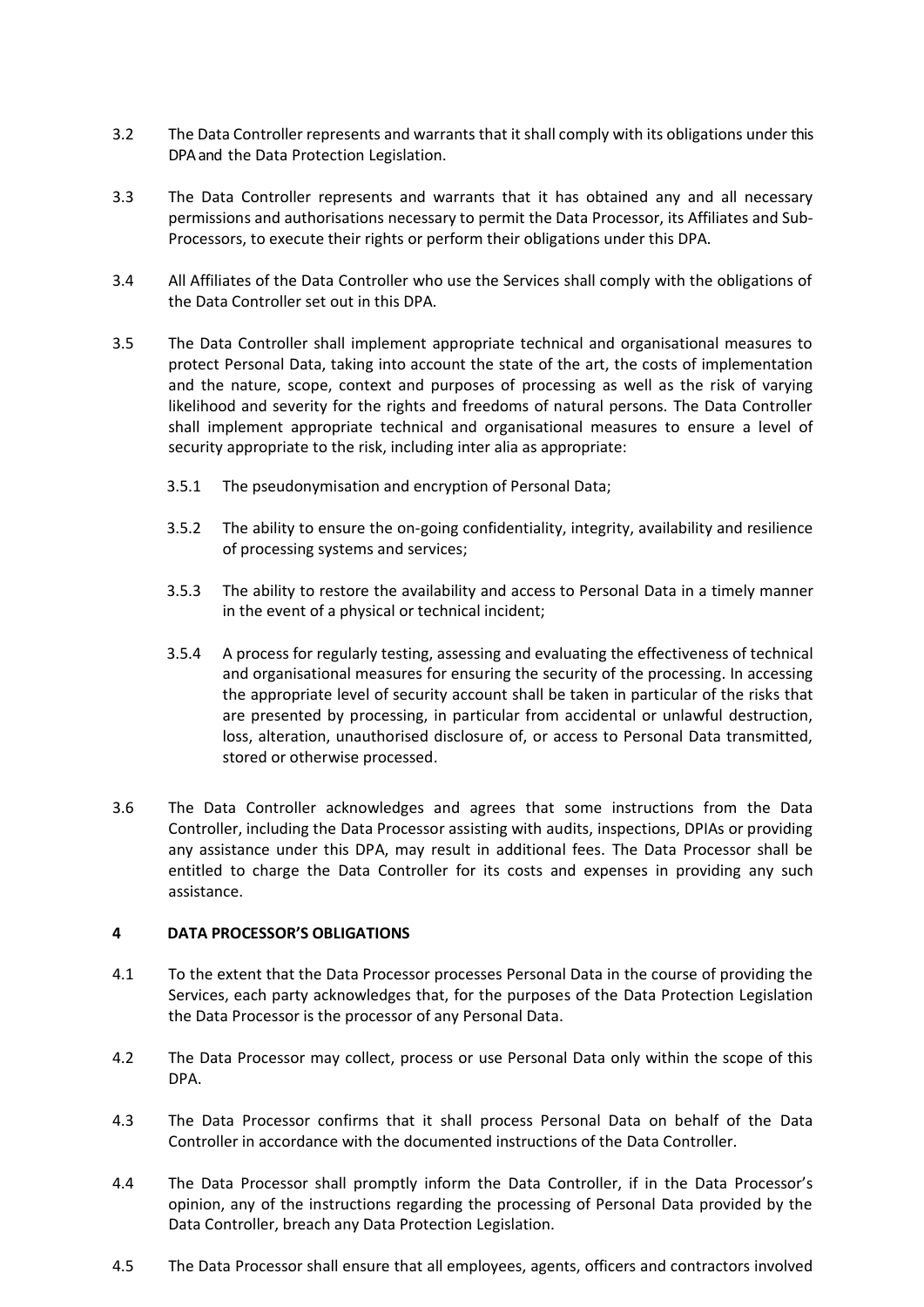in the handling of Personal Data:

- 4.5.1 Are aware of the confidential nature of the Personal Data and are contractually bound to keep the Personal Data confidential;
- 4.5.2 Have received appropriate training on their responsibilities as a data processor; and
- 4.5.3 Are bound by the terms of this DPA.
- 4.5.4 The Data Processor shall implement appropriate technical and organisational procedures to protect Personal Data, taking into account the state of the art, the costs of implementation and the nature, scope, context and purposes of processing as well as the risk of varying likelihood and severity for the rights and freedoms of natural persons.
- 4.6 The technical and organisational measures detailed in the Security Policy shall at all times be adhered to as a minimum security standard. The Data Controller accepts and agrees that the technical and organisational measures are subject to development and review and that the Data Processor may use alternative suitable measures to those detailed in the attachments to this DPA, provided such measures are at least equivalent to the technical and organisational measures set out in the Security Policy and appropriate pursuant to the Data Processor's obligations in clauses 4.6 and 4.7 above.
- 4.7 Taking into account the nature of the processing and the information available to the Data Processor, the Data Processor shall assist the Data Controller by having in place appropriate technical and organisational measures, insofar as this is possible, for the fulfilment of the Data Controller's obligation to respond to requests for exercising the Data Subject's rights and the Data Controller's compliance with the Data Controller's data protection obligations in respect of the processing of Personal Data.
- 4.8 The Data Processor may not:
	- 4.8.1 Sell Personal Data;
	- 4.8.2 Retain, use, or disclose Personal Data for commercial purposes other than providing the Services under the terms of the Agreement; or
	- 4.8.3 Retain, use, or disclose Personal Data outside of the Agreement.

## **5 DATA SUBJECT ACCESS REQUESTS**

- 5.1 The Data Processor shall:
	- 5.1.1 taking into account the nature of the processing and the information available to the Data Processor, assist the Data Controller by having in place appropriate technical and organisational measures, in so far as this is possible, for the fulfilment of the Data Controller's obligation to respond to requests by Data Subjects to exercise their rights of access, rectification or erasure, to restrict or object to processing of Personal Data, or to data portability; and
	- 5.1.2 if a Data Subject makes a request to the Data Processor to exercise any of the rights referred to in clause forward the request to the Data Controller promptly and shall, upon the Data Controller's reasonable written request, provide the Data Controller with all co-operation and assistance reasonably requested by the Data Data Controller in relation to that request to enable the Data Controller to respond to that request in compliance with applicable deadlines and information requirements. The Data Controller shall reimburse the Data Processor for all costsincurred resulting from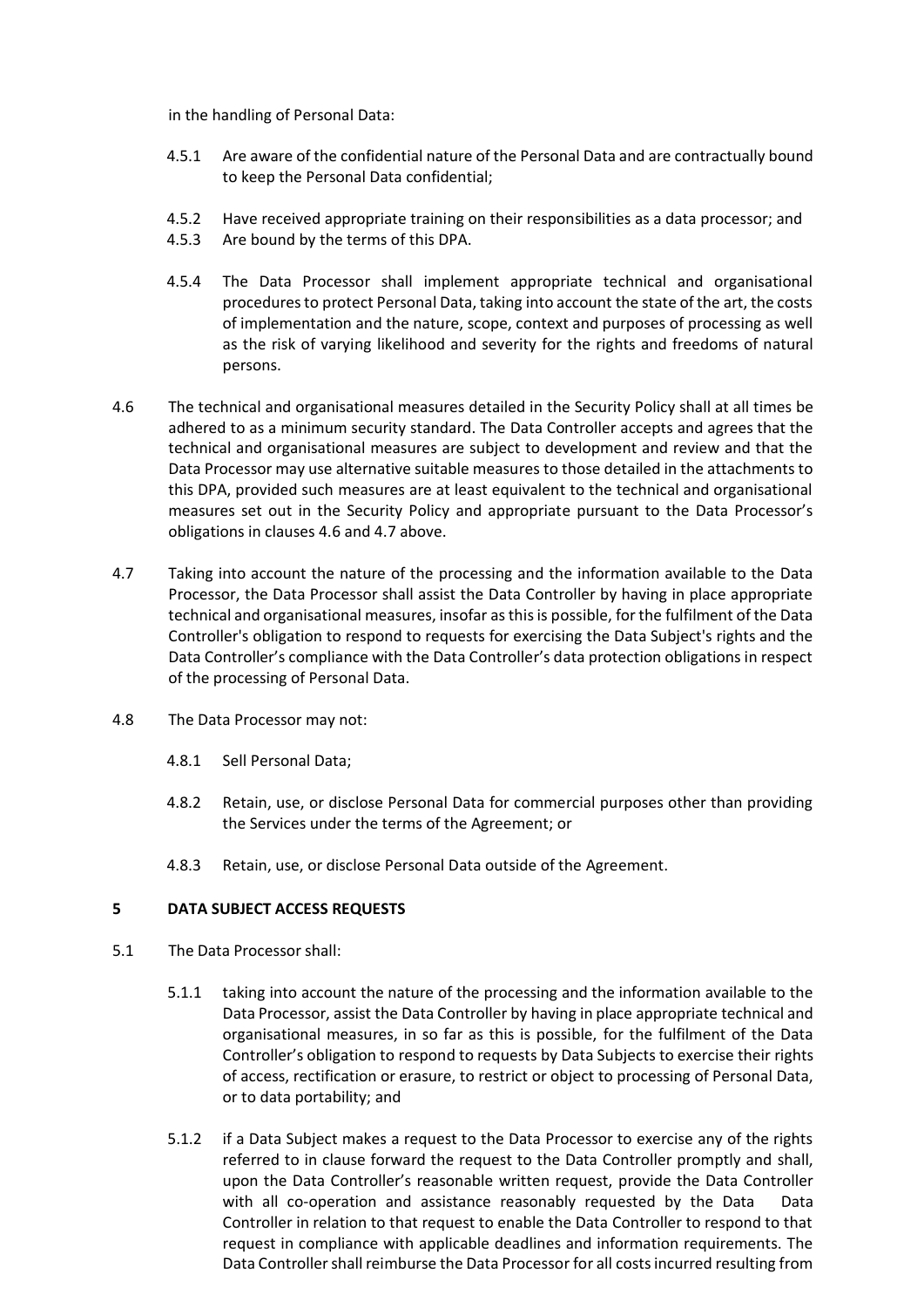providing assistance in dealing with a Data Subject request. In the event that the Data Processor is legally required to respond to the Data Subject, the Data Controller will fully cooperate with the Data Processor as applicable.

# **6 PERSONAL DATA BREACH**

- 6.1 The Data Processorshall notify the Data Controller without undue delay after becoming aware of a Personal Data Breach.
- 6.2 The Data Processor shall take all commercially reasonable measures to secure the Personal Data, to limit the effects of any Personal Data Breach, and to assist the Data Controller in meeting the Data Controller's obligations under applicable law.

## **7 SUB-PROCESSORS**

- 7.1 The Data Controller acknowledges and agrees that:
	- 7.1.1 Affiliates of the Data Processor may be used as Sub-processors; and
	- 7.1.2 the Data Processor and its Affiliates respectively may engage Sub-processors in connection with the provision of the Services.
- 7.2 All Sub-processors who process Personal Data in the provision of the Services to the Data Controller shall comply with the obligations of the Data Processor set out in this DPA.
- 7.3 The Data Controller authorises the Data Processor to use the Sub-Processors included in the list of Sub-processors to process the Personal Data. During the term of this DPA, the Data Processor shall provide the Data Controller with 30 days prior notification, via email, of any changes to the list of Sub-processors before authorising any new or replacement Subprocessor to process Personal Data in connection with provision of the Services.
- 7.4 The Data Controller may object to the use of a new or replacement Sub-processor, by notifying the Data Processor promptly in writing within 14 days after receipt of the Data Processor's notice. If the Data Controller objects to a new or replacement Sub-processor, the Data Controller may terminate the Agreement with respect to those Services which cannot be provided by the Data Processor without the use of the new or replacement Sub-processor.
- 7.5 All Sub-processors who process Personal Data shall comply with the obligations of the Data Processor set out in this DPA. The Data Processor shall prior to the relevant Sub-processor carrying out any processing activities in respect of the Personal Data:
	- 7.5.1 Appoint each Sub-processor under a written contract containing materially the same obligations to those of the processor in this DPA enforceable by the Data Processor;
	- 7.5.2 Ensure each such Sub-processor complies with all such obligations.
- 7.6 The Data Controller agrees that the Processor and its Sub-Processors may make Restricted Transfers of Personal Data for the purpose of providing the Services to the Data Controller in accordance with the Agreement.. The Data Processor confirms that suchSub-Processors:
	- 7.6.1 Are located in a third country or territory recognised by the EU Commission to have an adequate level of protection; or
	- 7.6.2 Have entered into the applicable SCCs with the Data Processor; or
	- 7.6.3 Have other legally recognised appropriate safeguards in place.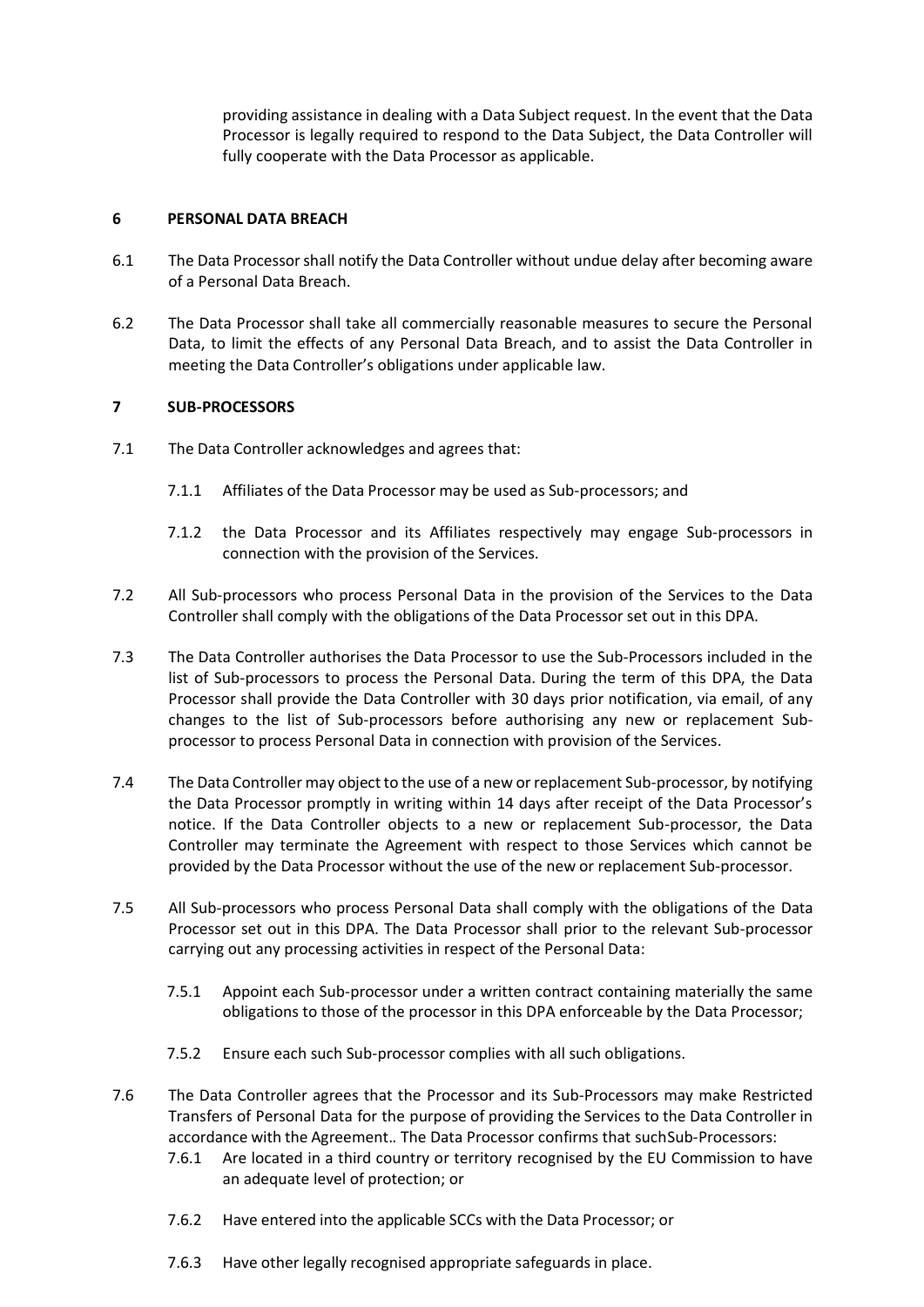### **8 RESTRICTED TRANSFERS**

- 8.1 The parties agree that, when the transfer of Personal Data from the Data Controller to the Data Processor or from the Data Processor to a Sub-processor is a Restricted Transfer, it shall be subject to the applicable SCCs.
- 8.2 The parties agree that the EU SCCs shall apply to Restricted Transfers from the EEA. The EU SCCs shall be deemed entered into (and incorporated into this DPA by reference) and completed as follows:
	- 8.2.1 Module Two (Controller to Processor) shall apply where the Customer is a Data Controller of data of the Customer and Geckoboard is processing data of the Data Controller;
	- 8.2.2 Module Three (Processor to Processor) shall apply where Geckoboard is a Data Processor of data of the Customer and Geckoboard uses a Sub-processor to process the data of the Customer;
	- 8.2.3 In Clause 7 of the EU SCCs, the optional docking clause will not apply;
	- 8.2.4 In Clause 9 of the EU SCCs Option 2 applies, and the time period for giving notice of Sub-processor changes shall be as set out in clause 7.3 of this DPA;
	- 8.2.5 In Clause 11 of the EU SCCs, the optional language shall not apply;
	- 8.2.6 In Clause 17 of the EU SCCs, Option 1 applies and the EU SCCs shall be governed by Austrian law;
	- 8.2.7 In Clause 18(b) of the EU SCCs, disputes shall be resolved by the courts of Austria;
	- 8.2.8 Annex I of the EU SCCs shall be deemed completed with the information set out in Exhibit 1 of this DPA;
	- 8.2.9 Annex II of the EU SCCs shall be deemed completed with the information set out in Exhibit 2 of this DPA.
- 8.3 The parties agree that the EU SCCs as amended in clause 8.2 above, shall be adjusted as set out below where the FDPA applies to any Restricted Transfer:
	- 8.3.1 The Swiss Federal Data Protection and Information Commissioner ("**FDPIC**") shall be the sole Supervisory Authority for Restricted Transfers exclusively subject to the FDPA;
	- 8.3.2 Restricted Transfers subject to both the FDPA and the EU GDPR, shall be dealt with by the EU Supervisory Authority named in Exhibit 1 of this DPA;
	- 8.3.3 The term 'member state' must not be interpreted in such a way as to exclude Data Subjects in Switzerland from the possibility of suing for their rights in their place of habitual residence (Switzerland) in accordance with Clause 18(c) of the EU SCCs;
	- 8.3.4 Where Restricted Transfers are exclusively subject to the FDPA, all references to the GDPR in the EU SCCs are to be understood to be references to the FDPA;
	- 8.3.5 Where Restricted Transfers are subject to both the FDPA and the EU GDPR, all references to the GDPR in the EU SCCs are to be understood to be references to the FDPA insofar as the Restricted Transfers are subject to the FDPA;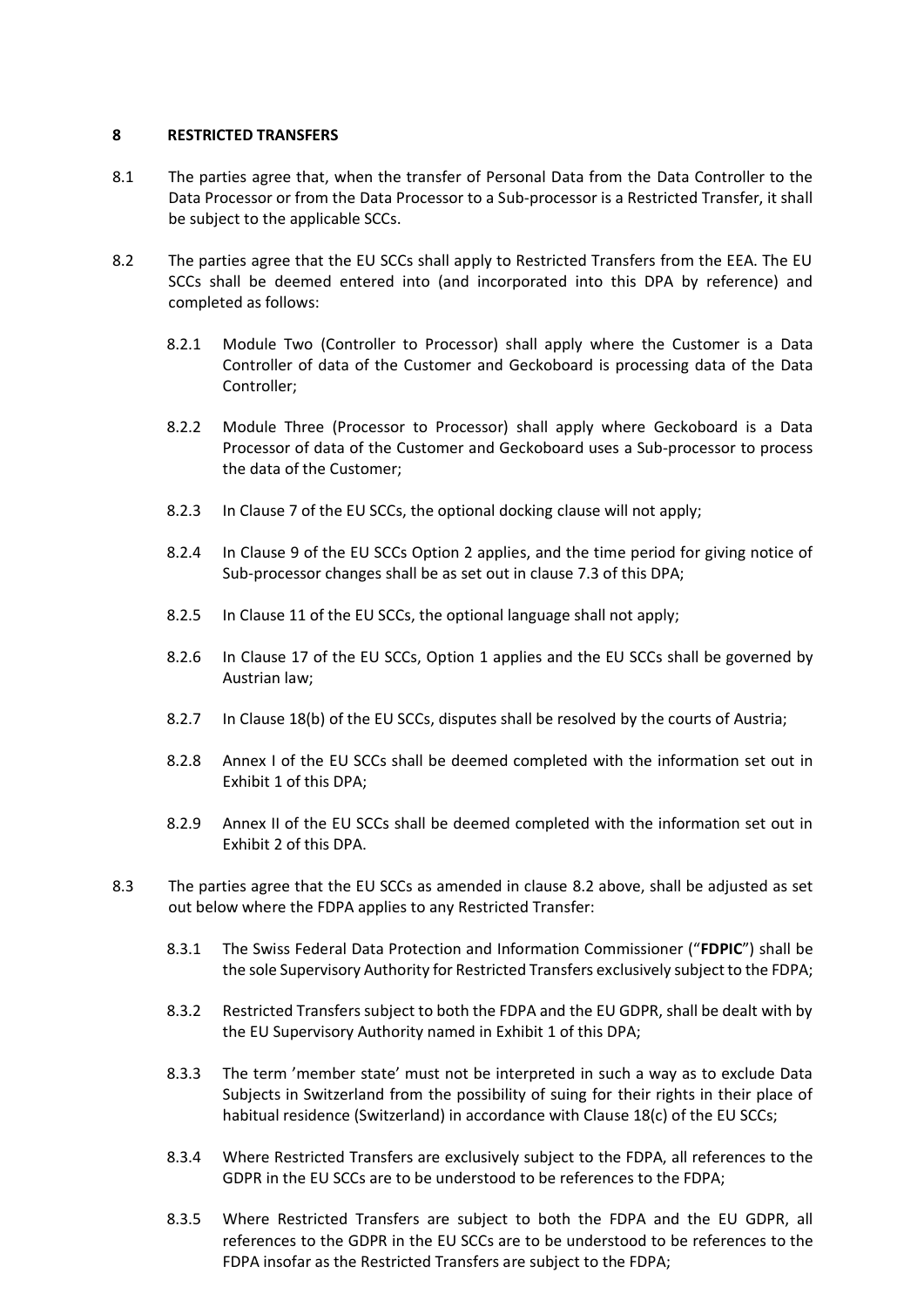- 8.3.6 The Swiss SCCs also protect the Personal Data of legal entities until the entry into force of the revised FDPA.
- 8.4 The parties agree that the UK SCCs shall apply to Restricted Transfers from the UK and the UK SCCs shall be deemed entered into (and incorporated into this DPA by reference), completed as follows:
	- 8.4.1 Appendix 1 of the UK SCCs shall be deemed completed with the information set out in Exhibit 1 of this DPA; and
	- 8.4.2 Appendix 2 of the UK SCCs shall be deemed completed with the information set out in Exhibit 2 of this DPA.
- 8.5 In the event that any provision of this DPA contradicts directly or indirectly any SCCs, the provisions of the applicable SCCs shall prevail over the terms of the DPA.

#### **9 COMPLIANCE, COOPERATION AND RESPONSE**

- 9.1 The Data Processor shall maintain the confidentiality of all Personal Data and will not disclose Personal Data to third parties unless the Data Controller or this DPA specifically authorises the disclosure, or as required by law. If a law, court, regulator or Supervisory Authority requires the Data Processor to process or disclose Personal Data, the Data Processor must first inform the Data Controller of the legal or regulatory requirement and give the Data Controller an opportunity to object or challenge the requirement, unless the law prohibits such notice.
- 9.2 The Data Processor may make copies of and/or retain Personal Data in compliance with any legal or regulatory requirements including, but not limited to, retention requirements.
- 9.3 The Data Processor shall notify the Data Controller if it receives any complaint, notice or communication which relates:
	- 9.3.1 directly to the processing of Personal Data which adversely impacts the Data Controller; or
	- 9.3.2 to either party's compliance with Data Protection Legislation; unless such notification is not permitted under applicable law or a relevant court order and shall fully cooperate and assist the Data Controller in relation to any such complaint, notice, communication or non-compliance.
- 9.4 The Data Controller and the Data Processor and, where applicable, their representatives, shall cooperate, on request, with a Supervisory Authority in the performance of their respective obligations under this DPA and Data Protection Legislation.
- 9.5 The Data Processor shall reasonably assist the Data Controller in meeting the Data Controller's obligation to carry out data protection impact assessments (DPIAs), taking into account the nature of the processing and the information available to the Data Processor.
- 9.6 The Data Controller shall notify the Data Processor within a reasonable time, of any changes to applicable data protection laws, codes or regulations which may affect the contractual duties of the Data Processor. The Data Processor shall respond within a reasonable timeframe in respect of any changes that need to be made to the terms of this DPA or to the technical and organisational measures to maintain compliance. If the parties agree that amendments are required, but the Data Processor is unable to accommodate the necessary changes, the Data Controller may terminate the part or parts of the Services which give rise to the noncompliance. To the extent that other parts of the Services provided are not affected by such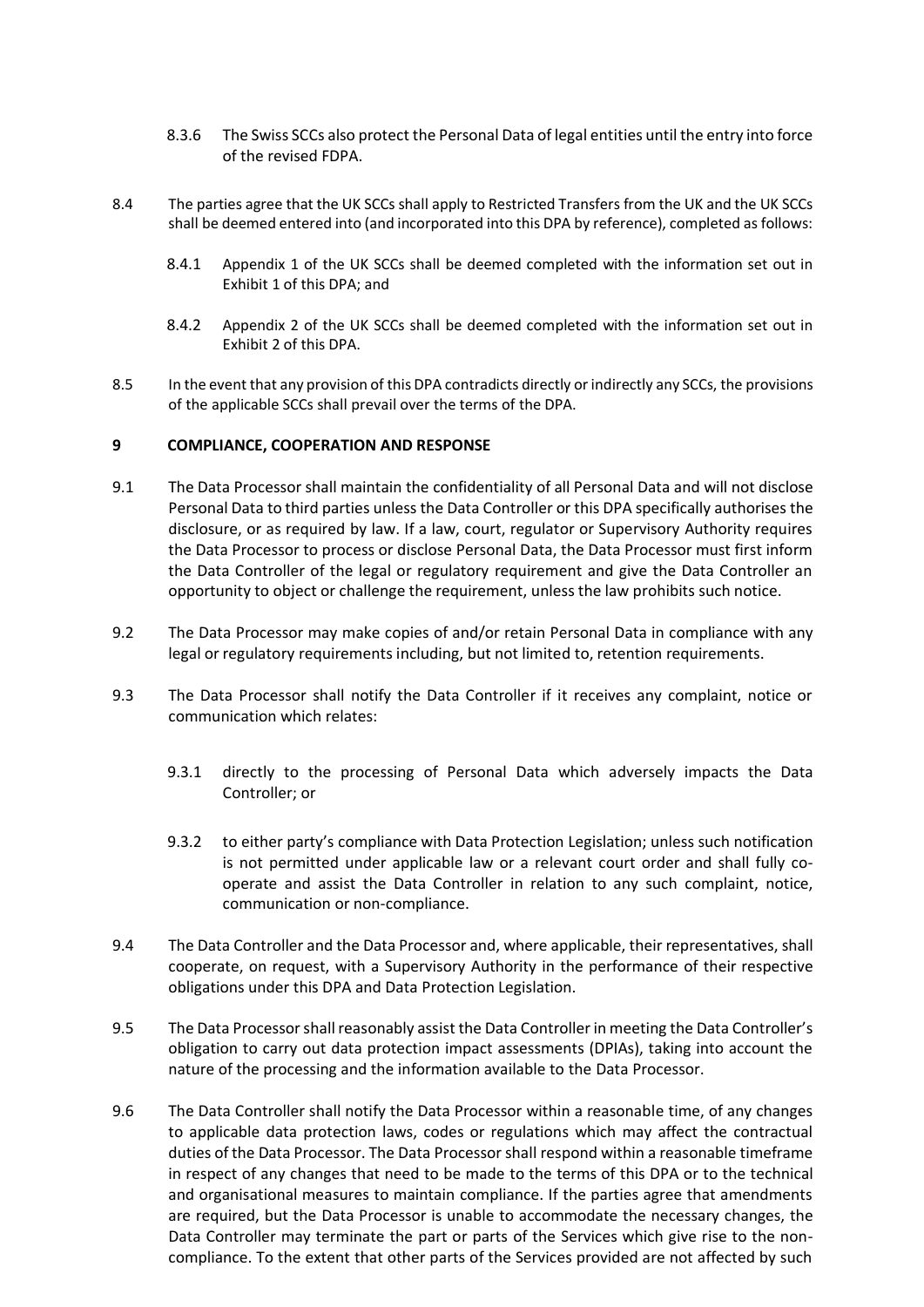changes, the provision of those Services shall remain unaffected.

#### **10 AUDIT**

- 10.1 The Data Processor shall make available to the Data Controller all information reasonably necessary to demonstrate compliance with its processing obligations and allow for and contribute to audits and inspections.
- 10.2 Any audit conducted under this DPA shall consist of examination of the most recent reports, certificates and/or extracts prepared by an independent auditor bound by confidentiality provisions similar to those set out in the Agreement. In the event that provision of the same is not deemed sufficient in the reasonable opinion of the Data Controller, the Data Controller may conduct a more extensive audit which will be:
	- 10.2.1 At the Data Controller's expense, which shall include all costs and expenses incurred by the Data Processor;
	- 10.2.2 Limited in scope to matters specific to the Data Controller and agreed in advance;
	- 10.2.3 Carried out during the Data Processor's usual business hours and upon reasonable notice which shall be not less than 4 weeks unless an identifiable material issue has arisen; and
	- 10.2.4 Conducted in a way which does not interfere with the Data Processor's day-to-day business.
- 10.3 This clause shall not modify or limit the rights of audit of the Data Controller, instead it is intended to clarify the procedures in respect of any audit undertaken pursuant thereto.

## **11 LIABILITY**

- 11.1 The limitations on liability set out in the Agreement apply to all claims made pursuant to any breach of the terms of this DPA.
- 11.2 The parties agree that the Data Processor shall be liable for any breaches of this DPA caused by the acts and omissions or negligence of its Sub-processors to the same extent the Data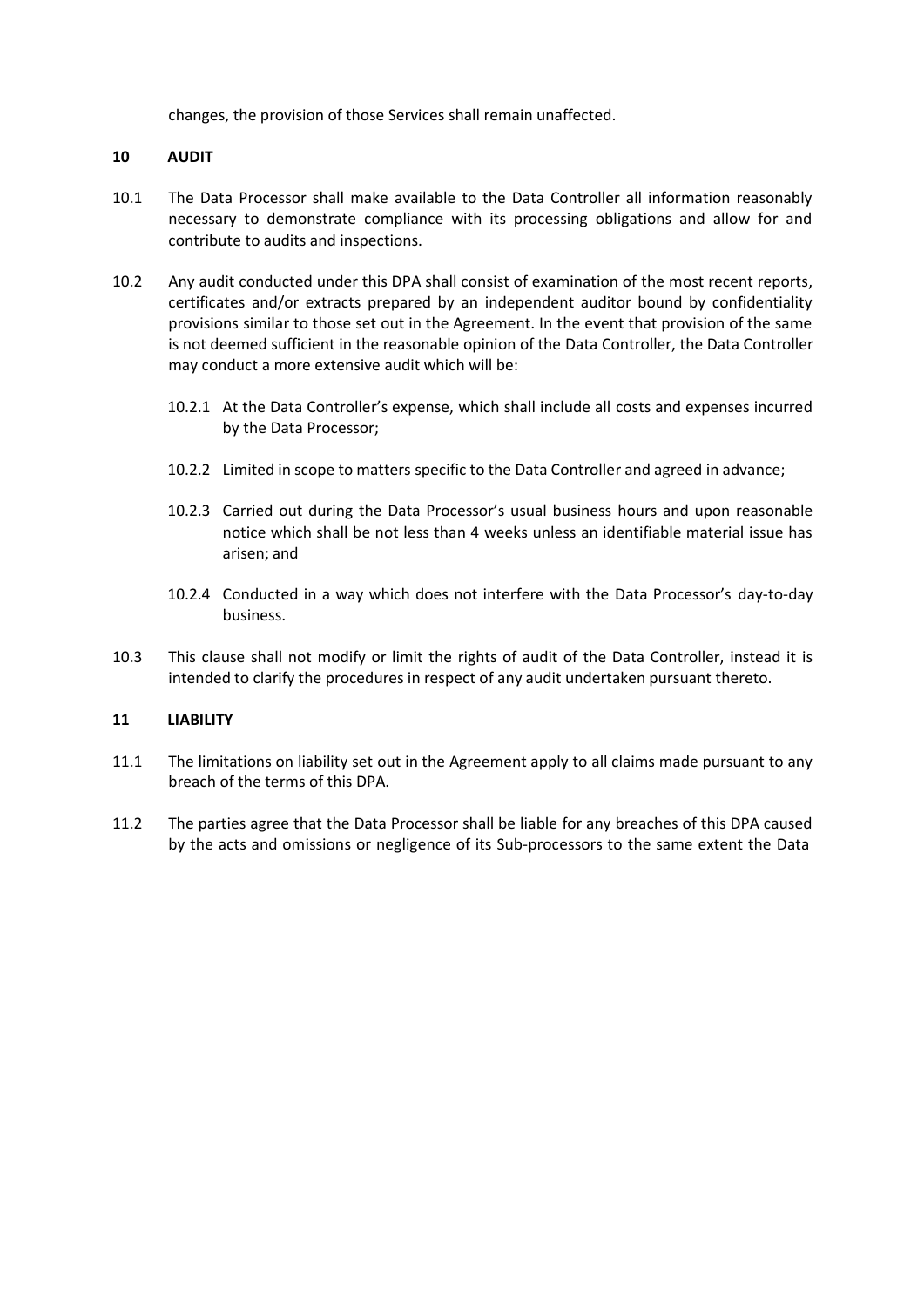Processor would be liable if performing the services of each Sub-processor directly under the terms of the DPA, subject to any limitations on liability set out in the terms of the Agreement.

- 11.3 The parties agree that the Data Controller shall be liable for any breaches of this DPA caused by the acts and omissions or negligence of its Affiliates as if such acts, omissions or negligence had been committed by the Data Controller itself.
- 11.4 The Data Controller shall not be entitled to recover more than once in respect of the same loss.

### **12 TERM, TERMINATION AND EXPIRY**

12.1 This DPA will remain in full force and effect so long as the Data Processor continues to provide the Services to the Data Controller under the Agreement, or the Data Processor retains any Personal Data that is the subject of the DPA in its possession or control (Term).

### **13 DELETION AND RETURN OF PERSONAL DATA**

- 13.1 The Data Processor shall, at the Data Controller's option, upon receipt of a written request received within 30 days of the end of the provision of the Services, return the Personal Data to the Data Controller or to a processor nominated by the Data Controller or delete the Personal Data within 12 months of the effective date of termination of the Agreement, including all copies and extracts of the Personal Data unless, Applicable law or regulations require storage of the Personal Data after termination.
- 13.2 On expiry or termination (however arising) the terms of this DPA shall survive and continue in full force and effect.

#### **14 MISCELLANEOUS PROVISIONS**

- 14.1 This DPA sets out the entire understanding of the parties with regard to the subject matter herein.
- 14.2 Should a provision of this DPA be invalid or become invalid then the legal effect of the other provisions shall be unaffected. A valid provision is deemed to have been agreed which comes closest to what the parties intended commercially and shall replace the invalid provision. The same shall apply to any omissions.
- 14.3 Subject to any provision of the SCCs to the contrary, this DPA and any non-contractual obligations arising out of or in connection with it are governed by English law and the courts of England have exclusive jurisdiction to settle any dispute arising out of or in connection with this DPA and the parties submit to the exclusive jurisdiction of the English courts.
- 14.4 The parties agree that this DPA is incorporated into and governed by the terms of the Agreement.

This DPA is signed by duly authorised representatives of the parties on the date which appears above.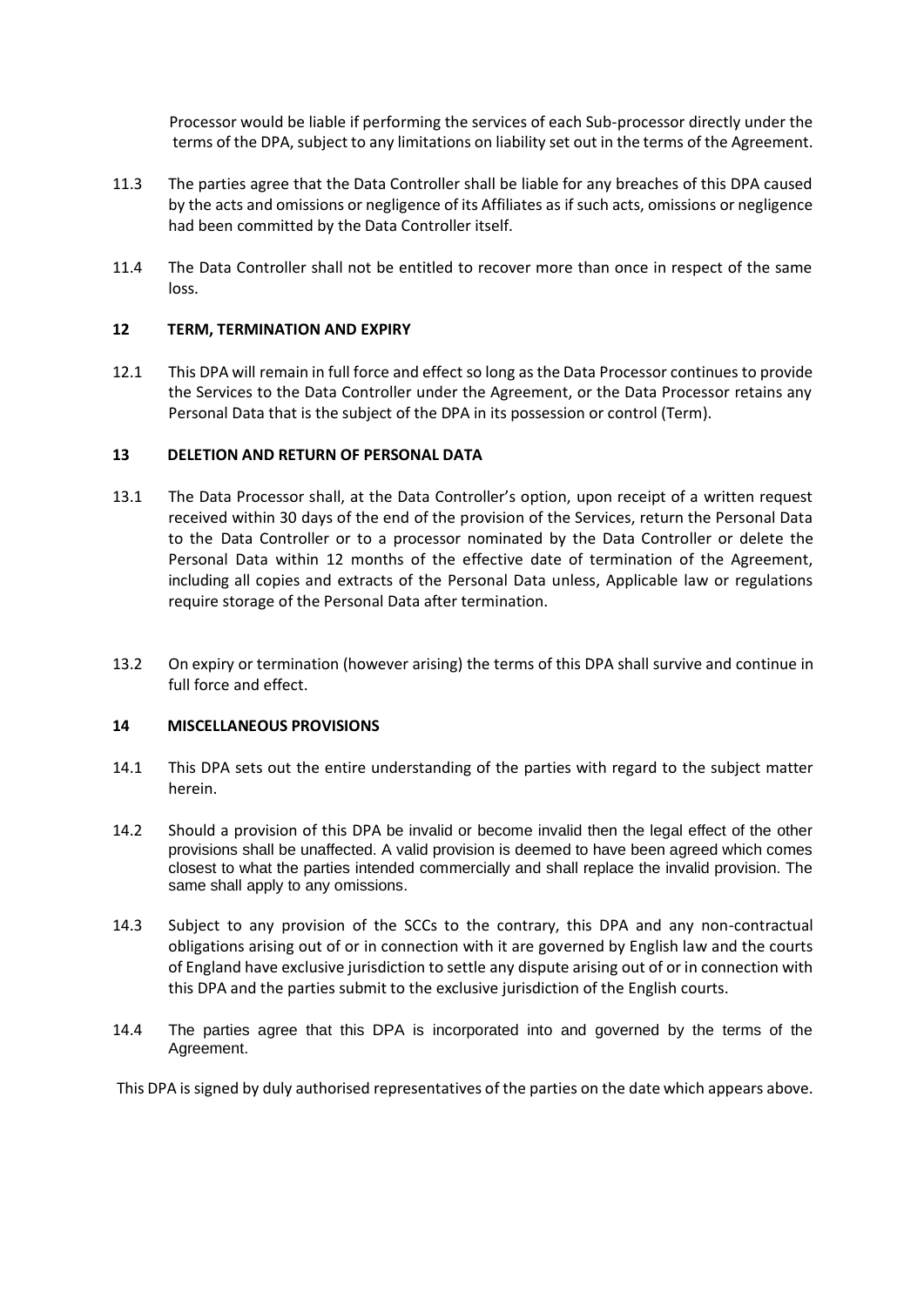# **EXHIBIT 1**

# **List of Parties, Description of Processing and Transfer of Personal Data, Competent Supervisory Authority**

## **MODULE TWO: CONTROLLER TO PROCESSOR**

## **A. LIST OF PARTIES**

#### **The Data Controller:**

| means the Customer.                                                           |                                                                                                                                                                                              |
|-------------------------------------------------------------------------------|----------------------------------------------------------------------------------------------------------------------------------------------------------------------------------------------|
| <b>Address:</b>                                                               | As set out for the Customer in the Agreement.                                                                                                                                                |
| person's<br><b>Contact</b><br>name,<br>position<br>and<br>contact<br>details: | As provided by the Customer in its account and used for<br>notification and invoicing purposes.                                                                                              |
| Activities relevant to the<br>data transferred under the<br>SCCs:             | Use of the Services.                                                                                                                                                                         |
| <b>Signature and date:</b>                                                    | By entering into the Agreement, the Controller is deemed<br>to have signed the SCCs incorporated into this DPA and<br>including their Annexes, as of the Effective Date of the<br>Agreement. |
| Role:                                                                         | Data Exporter.                                                                                                                                                                               |
| <b>Name of Representative (if</b><br>applicable):                             | Any UK or EU representative named in the Controller's<br>privacy policy.                                                                                                                     |

# **The Data Processor:**

| means Datachoice Solutions Limited t/a Geckoboard                             |                                                                                                                                                                                                                               |
|-------------------------------------------------------------------------------|-------------------------------------------------------------------------------------------------------------------------------------------------------------------------------------------------------------------------------|
| <b>Address:</b>                                                               | 71-75 Shelton Street, Covent Garden, London WC2H 9JQ                                                                                                                                                                          |
| person's<br><b>Contact</b><br>name,<br>position<br>and<br>contact<br>details: | Luis Hernandez, Head of Data Privacy,<br>privacy@geckoboard.com                                                                                                                                                               |
| Activities relevant to the<br>data transferred under the<br>SCCs:             | The provision of cloud computing solutions to the Data<br>Controller under which the Data Processor processes<br>Personal Data upon the instructions of the Data Controller<br>in accordance with the terms of the Agreement. |
| Signature and date:                                                           | By entering into the Agreement, the Data Processor is<br>deemed to have signed the SCCs, incorporated into this<br>DPA, including their Annexes, as of the Effective Date of<br>the Agreement.                                |
| Role:                                                                         | Data Importer                                                                                                                                                                                                                 |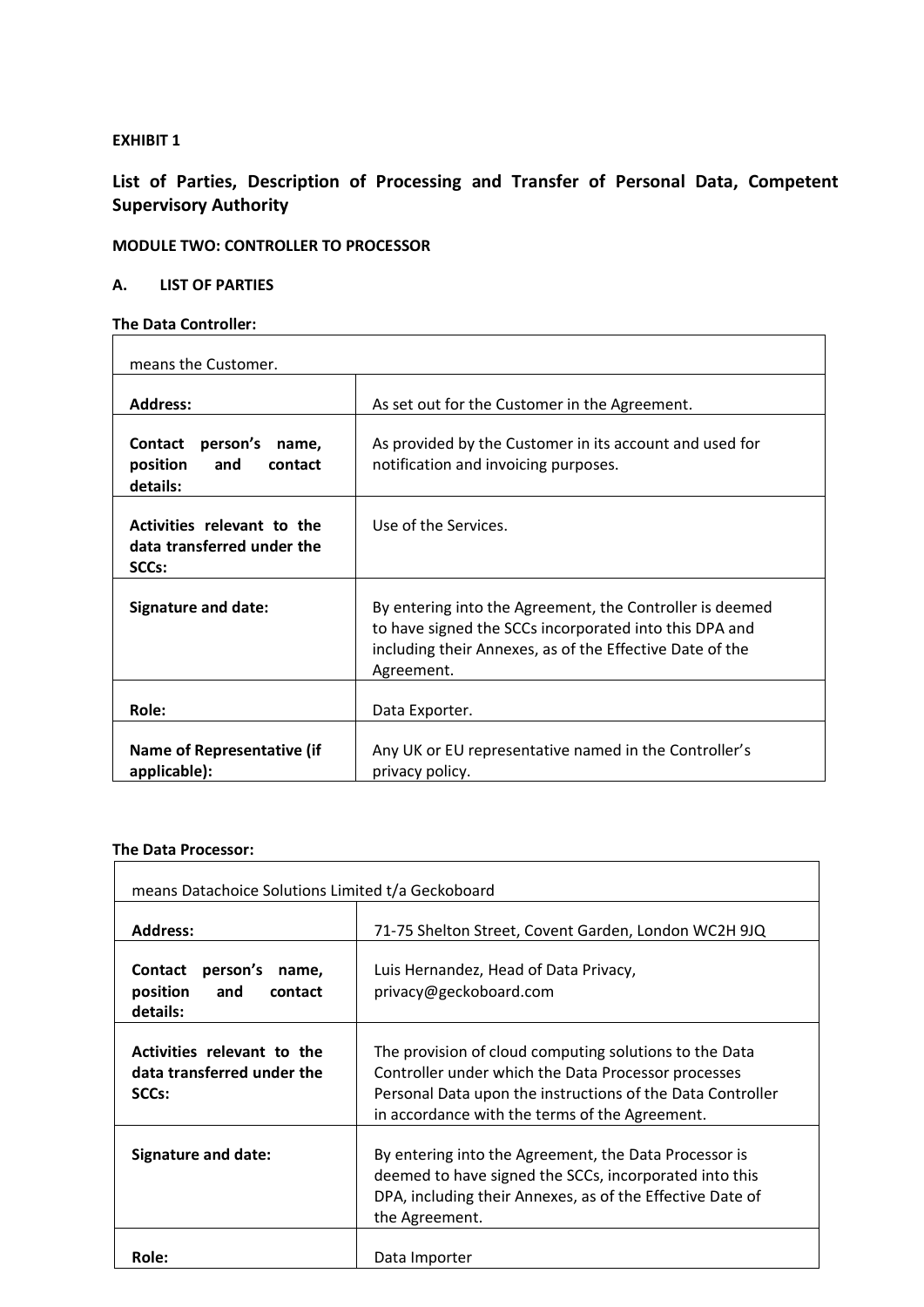| Austria<br>contact@gdpr-rep.eu | Name of Representative (if<br>applicable): | name, GDPR-Rep.eu of Schellinggasse 3/10, 1010 Vienna, |
|--------------------------------|--------------------------------------------|--------------------------------------------------------|
|--------------------------------|--------------------------------------------|--------------------------------------------------------|

| <b>DESCRIPTION OF PROCESSING AND TRANSFERS</b><br>В. |                                                                                                                                                                                                                          |
|------------------------------------------------------|--------------------------------------------------------------------------------------------------------------------------------------------------------------------------------------------------------------------------|
| Categories of Data<br>Subjects:                      | Employees, agents, advisors, consultants, freelancers of<br>the Data Controller (who are natural persons).                                                                                                               |
|                                                      | Users, Affiliates and other participants authorised by the<br>Data Controller to access or use the Services in accordance<br>with the terms of the Agreement.                                                            |
|                                                      | Prospects, customers, clients, business partners and<br>vendors of the Data Controller (who are natural persons)<br>and individuals with whom those end users communicate<br>with by email and/or other messaging media. |
|                                                      | Employees or contact persons of Data Controller's<br>prospects, customers, clients, business partners and<br>vendors.                                                                                                    |
|                                                      | Suppliers and service providers of the Data Controller.                                                                                                                                                                  |
|                                                      | Other individuals to the extent identifiable in the context<br>of emails of their attachments or in archiving content.                                                                                                   |
| <b>Categories of Personal</b><br>Data:               | The Data Controller may submit Personal Data to the<br>Services, the extent of which is determined and controlled<br>by the Data Controller. The Personal Data includes but is<br>not limited to:                        |
|                                                      | Personal details, names, email addresses of users of<br>the Services.                                                                                                                                                    |
|                                                      | Content of live chat and email communications.                                                                                                                                                                           |
|                                                      | Unique identifiers such as username, account<br>number or password.                                                                                                                                                      |
|                                                      | Personal Data derived from a user's use of the<br>$\bullet$<br>Services such as records and business intelligence<br>information.                                                                                        |
|                                                      | Personal Data within email and messaging content<br>$\bullet$<br>which identifies or may reasonably be used to<br>identify, Data Subjects.                                                                               |
|                                                      | Meta data including sent, to, from, date, time,<br>subject, which may include Personal Data.                                                                                                                             |
|                                                      | Geolocation based upon IP address.                                                                                                                                                                                       |
|                                                      | Financial data required for invoicing.                                                                                                                                                                                   |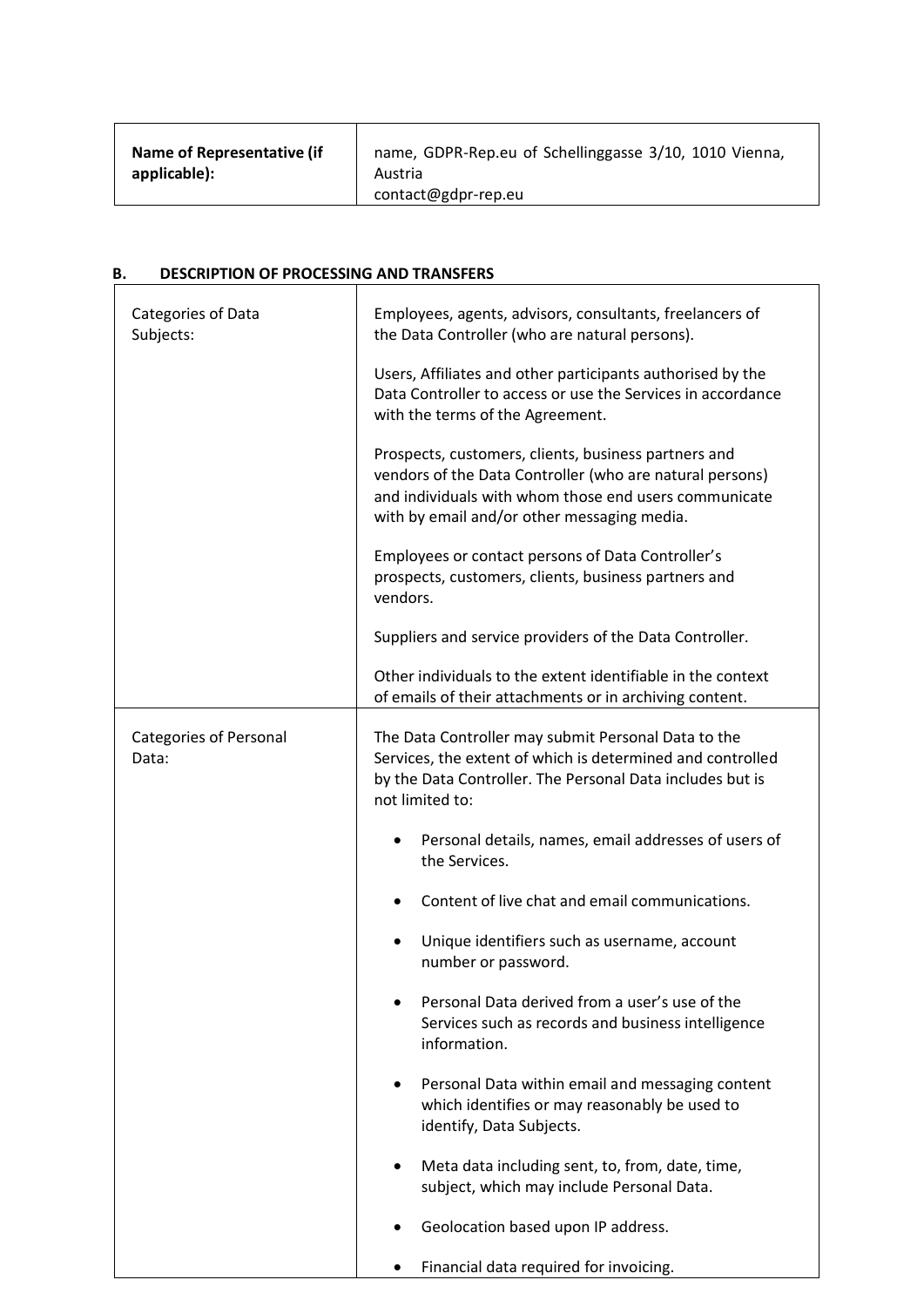|                                                                                                                                               | File attachments that may contain Personal Data<br>Information offered by users as part of support<br>enquiries<br>Information about website and application<br>browsing, and device information<br>Other data added by the Data Controller from time<br>to time            |
|-----------------------------------------------------------------------------------------------------------------------------------------------|-----------------------------------------------------------------------------------------------------------------------------------------------------------------------------------------------------------------------------------------------------------------------------|
| Sensitive Data:                                                                                                                               | No sensitive data will be processed or transferred and shall<br>not be contained in the content of or attachments to,<br>emails.                                                                                                                                            |
| The frequency of the<br>processing and transfer<br>(e.g. whether the data is<br>transferred on a one-off or<br>continuous basis):             | Continuous basis for the duration of the Agreement.                                                                                                                                                                                                                         |
| Nature of the processing:                                                                                                                     | Personal Data will be processed during the course of<br>providing the service under the Agreement which may<br>include operation of a cloud-based customer services<br>platform. Data Processor will process Personal Data in<br>accordance with Subscriber's instructions. |
| Purpose(s) of the data<br>transfer and further<br>processing:                                                                                 | The data will be processed as necessary to provide the<br>service.                                                                                                                                                                                                          |
| The period for which the<br>Personal Data will be<br>retained, or, if that is not<br>possible, the criteria used<br>to determine that period: | Unless agreed otherwise in writing, for 12 months after<br>the Agreement has been terminated.                                                                                                                                                                               |
| For transfers to (Sub-)<br>processors, also specify<br>subject matter, nature and<br>duration of the processing:                              | The Sub-processor list accessed via<br>https://www.geckoboard.com/legal/subprocessors/sets<br>out the Personal Data processed by each Sub-processor<br>and the services provided by each Sub-processor.                                                                     |

| C.<br><b>COMPETENT SUPERVISORY AUTHORITY</b>                                                              |                                                                                                                                                              |
|-----------------------------------------------------------------------------------------------------------|--------------------------------------------------------------------------------------------------------------------------------------------------------------|
| Identify the competent<br>supervisory authority/ies<br>(e.g. in accordance with<br>Clause 13 of the SCCs) | Where the EU GDPR applies, Austrian Data Protection<br>Authority - Österreichische Datenschutzbehörde (dsb)<br>Where the UK GDPR applies, the UK Information |
|                                                                                                           | Commissioner's Office, (ICO).<br>Where the FDPA applies, the Swiss Federal Data Protection<br>and Information Commissioner, (FDPIC).                         |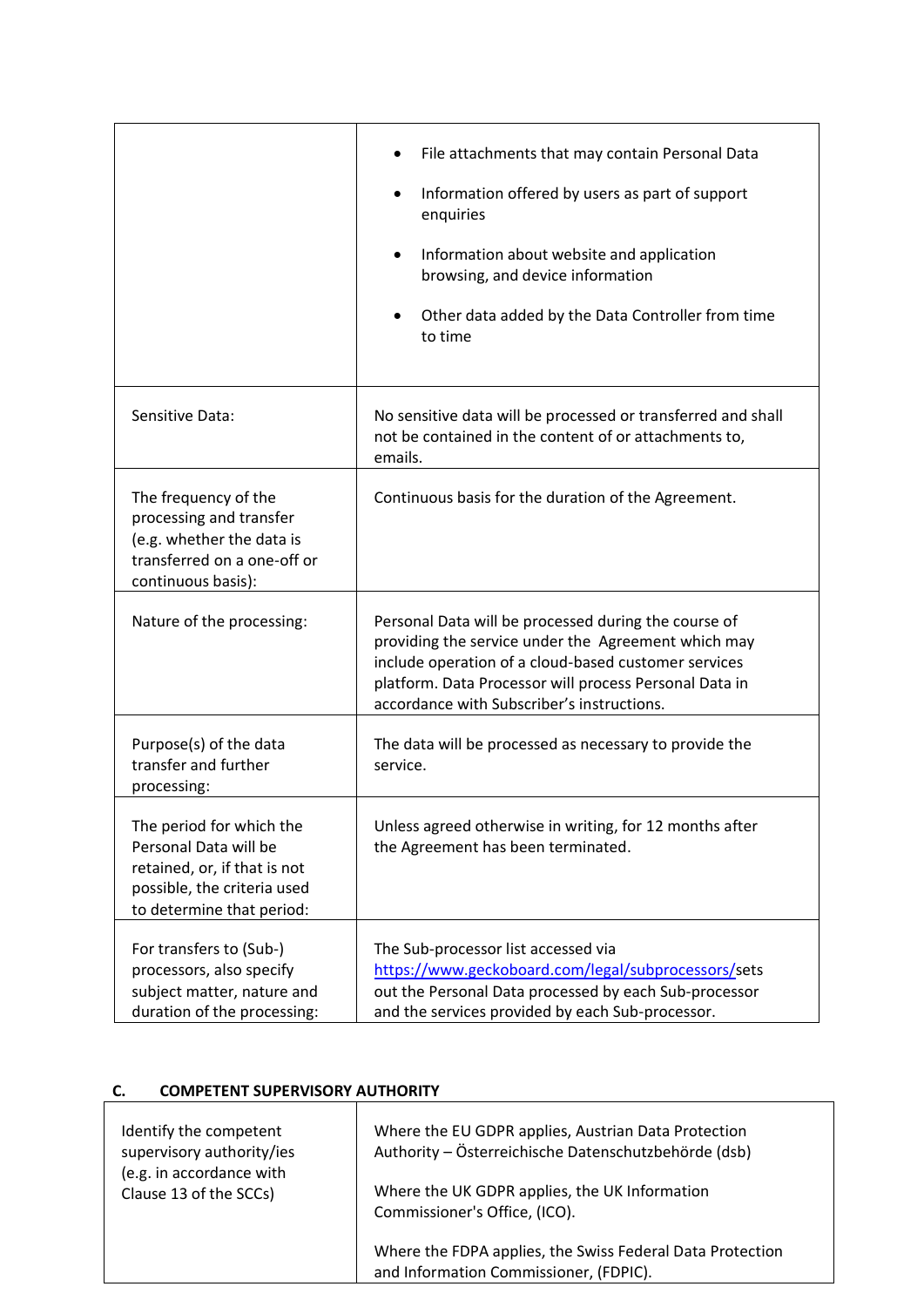# **MODULE THREE: PROCESSOR TO PROCESSOR**

# **A. LIST OF PARTIES**

**The Data Exporter:** Datachoice Solutions Limited t/a Geckoboard

**The Data Importers:** are the Sub-processors named in the Sub-processor list which contains the name, address, contact details and activities relevant to the data transferred to each Data Importer.

## **В. DESCRIPTION OF PROCESSING AND TRANSFERS**

The Sub-processor list includes the information about the processing and transfers of the Personal Data, for each Data Importer:

- categories of Data Subjects
- categories of Personal Data
- the nature of the processing
- the purposes of the processing

Personal Data is processed by each Data Importer:

- on a continuous basis
- to the extent necessary to provide the Services in accordance with the Agreement and the Data Exporter's instructions.
- for the duration of the Agreement.

## **C. COMPETENT SUPERVISORY AUTHORITY**

The competent Supervisory Authority of the Data Exporter shall be:

- Where the EU GDPR applies, the Austrian Data Protection Authority Österreichische Datenschutzbehörde (dsb).
- Where the UK GDPR applies, the UK Information Commissioner's Office, (ICO).
- Where the FDPA applies, the Swiss Federal Data Protection and Information Commissioner, (FDPIC).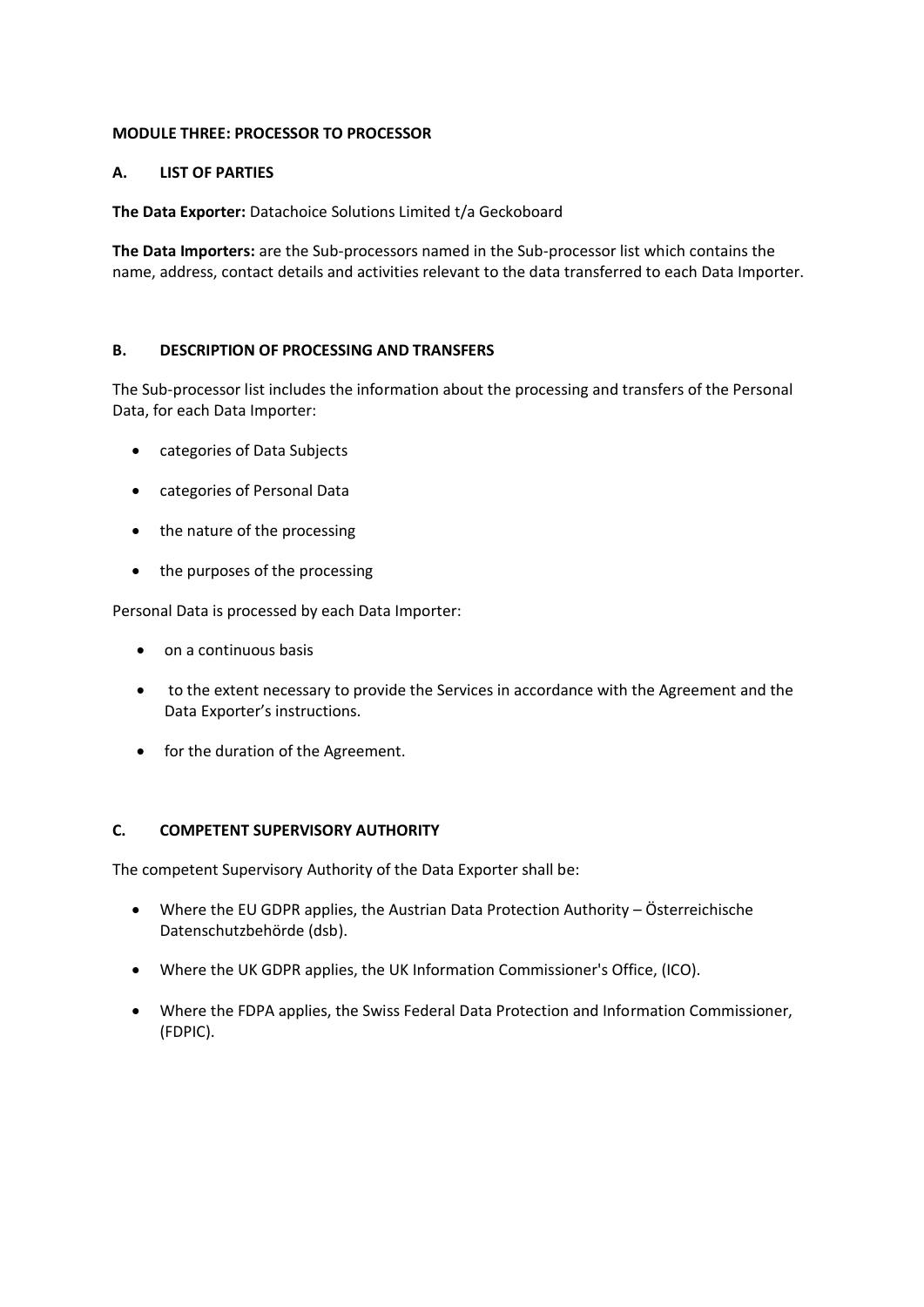# **EXHIBIT 2**

# **Technical and Organisational Security Measures (Including Technical and Organisational Measures to Ensure the Security of Data)**

Below is a description of the technical and organisational measures implemented by the Data Processor to ensure an appropriate level of security, taking into account the nature, scope, context and purpose of the processing, and the risks for the rights and freedoms of natural persons.

Full details of the Data Processor's technical and organisational security measures used to protect Personal Data is available at [https://support.geckoboard.com/hc/en-us/articles/203759278-](https://support.geckoboard.com/hc/en-us/articles/203759278-Geckoboard-Security) [Geckoboard-Security](https://support.geckoboard.com/hc/en-us/articles/203759278-Geckoboard-Security)

Where applicable this Exhibit 2 will serve as Annex II to the SCCs.

| <b>Measure</b>                                                                                                                    | <b>Description</b>                                                                                                                                                                                                                                                                                                                                                                      |
|-----------------------------------------------------------------------------------------------------------------------------------|-----------------------------------------------------------------------------------------------------------------------------------------------------------------------------------------------------------------------------------------------------------------------------------------------------------------------------------------------------------------------------------------|
| Measures of pseudonymisation<br>and encryption of Personal Data                                                                   | All communication between the Data Controller and the Data<br>Processor is encrypted using HTTPS (256-bit TLS). This is the<br>same level of encryption used by banks and financial<br>institutions and is designed to prevent third parties from seeing<br>information sent to or receiving from the Data Processor.                                                                   |
|                                                                                                                                   | Encryption technology is used to protect data stored on all<br>databases, backup media, laptops, etc.                                                                                                                                                                                                                                                                                   |
|                                                                                                                                   | Data Controller's data in both live and backup environments is<br>encrypted at rest.                                                                                                                                                                                                                                                                                                    |
|                                                                                                                                   | Data Controller's credentials for third party services are<br>encrypted with aes256-gcm96                                                                                                                                                                                                                                                                                               |
| Measures for ensuring ongoing<br>confidentiality, integrity,<br>availability and resilience of<br>processing systems and services | Access to data necessary for the performance of the particular<br>task is ensured within the systems and applications by a<br>corresponding role and authorisation concept. In accordance<br>to the "least privilege" and "need-to-know" principles, each<br>role has only those rights which are necessary for the fulfilment<br>of the task to be performed by the individual person. |
|                                                                                                                                   | Machines within the Data Processor's infrastructure are<br>protected from the ground up.                                                                                                                                                                                                                                                                                                |
|                                                                                                                                   | Data Processor uses Amazon Web Services (AWS) for hosting.<br>AWS is an industry leader and provides a highly scalable cloud<br>computing platform with end-to-end security and privacy<br>features built in. All servers are provisioned with the minimum<br>set of apps and services required to perform their function.                                                              |
|                                                                                                                                   | Data Processor's employees do not have physical access to the<br>servers in AWS. Electronic access to AWS servers and services                                                                                                                                                                                                                                                          |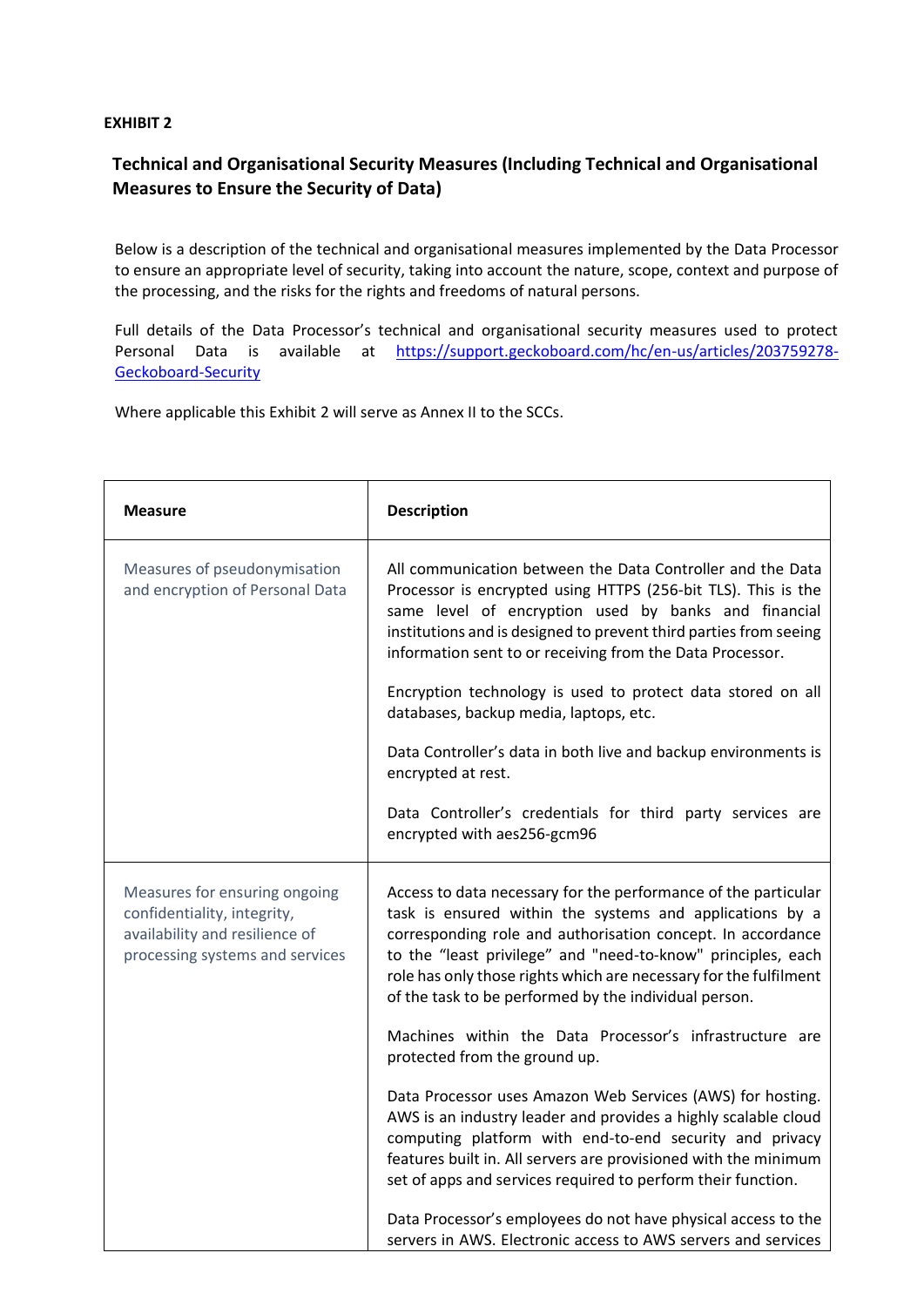|                                                                                                                                                                           | is restricted to a core set of approved Data Processor's staff<br>only.                                                                                                                                                                                                                                                              |
|---------------------------------------------------------------------------------------------------------------------------------------------------------------------------|--------------------------------------------------------------------------------------------------------------------------------------------------------------------------------------------------------------------------------------------------------------------------------------------------------------------------------------|
|                                                                                                                                                                           | Remote access is available (i.e. for system maintenance),<br>communication is encrypted and access authenticated by VPN.<br>Devices not managed and affiliated to Data Processor are<br>unable to remote into our internal network via VPN.                                                                                          |
|                                                                                                                                                                           | To maintain data access control, state of the art encryption<br>technology is applied to the Personal Data itself where deemed<br>appropriate to protect sensitive data based on risk.                                                                                                                                               |
| Measures for ensuring the ability<br>to restore the availability and<br>access to Personal Data in a timely<br>manner in the event of a physical<br>or technical incident | All of the Data Processor's applications are built stateless by<br>using Cloud-formation templates and can be easily recreated.<br>The data centres can be switched in the event of flooding,<br>earthquake, fire or other physical destruction or power<br>outage protect Personal Data against accidental destruction<br>and loss. |
|                                                                                                                                                                           | The Data Processor maintains redundancy throughout its IT<br>infrastructure in order to minimize the lack of availability to or<br>loss of data. Backups are maintained in accordance with our<br>backup procedures.                                                                                                                 |
|                                                                                                                                                                           | Data Processor's Ops team operates like a NOC to actively<br>monitor the performance of the application 24 hours a day.<br>The team is responsible for the security of the platform and<br>are responsible for all software updates.                                                                                                 |
|                                                                                                                                                                           | Data Processor continuously reviews risks to application and<br>business data. Internal policies have been designed to address<br>risks.                                                                                                                                                                                             |
| Processes for regularly testing,<br>assessing and evaluating the<br>effectiveness of technical and<br>organisational measures in order                                    | Data Processor's monitoring is automated and runs 24/7.<br>These automated systems will alert the Data Processor's Ops<br>team to any issues during business hours or on-call engineers<br>out of hours                                                                                                                              |
| to ensure the security of the<br>processing                                                                                                                               | Security updates are installed every night, or sooner for more<br>serous vulnerabilities                                                                                                                                                                                                                                             |
|                                                                                                                                                                           | Data Processor undertakes PCI scanning on a regular basis and<br>penetration testing on an annual basis. Additionally, Data<br>Processor runs a public bug bounty program that rewards<br>researchers for responsibly disclosing security vulnerabilities.                                                                           |
| Measures for user identification<br>and authorisation                                                                                                                     | All remote SSH access to Data Processor's infrastructure is only<br>permitted via bastion host and is restricted to using pre-<br>RSA2048-bit key pairs<br>with<br>password<br>approved<br>no<br>authentication or root login. Furthermore, superuser access is<br>restricted to trusted administrators only.                        |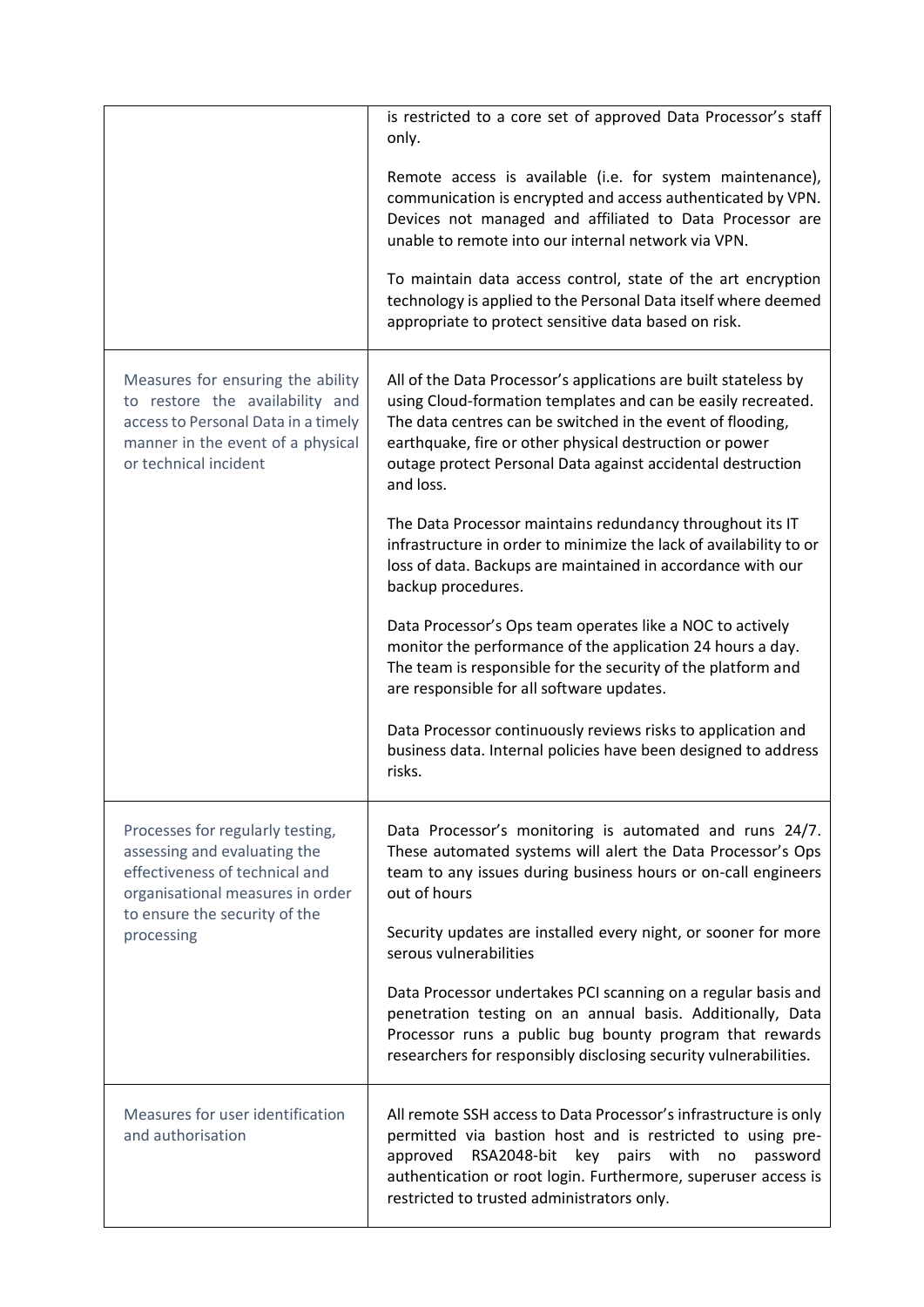| Measures for the protection of<br>data during transmission                                      | Data in transit is protected by Transport Layer Security ("TLS").                                                                                                                                                                                                                                                                                                                                                                                                                                                                                                                                                                |
|-------------------------------------------------------------------------------------------------|----------------------------------------------------------------------------------------------------------------------------------------------------------------------------------------------------------------------------------------------------------------------------------------------------------------------------------------------------------------------------------------------------------------------------------------------------------------------------------------------------------------------------------------------------------------------------------------------------------------------------------|
| Measures for the protection of<br>data during storage                                           | Personal Data is only retained internally, and on the third party<br>data centre servers, which are covered by AWS certifications.<br>No customer data is stored on Data Processor's employee<br>laptops where log-out after a fixed period of inactivity is<br>enforced.<br>The Data Controller's archived data is encrypted at rest using<br>AES256 bit encryption and data in transit is protected by<br>Transport Layer Security ("TLS").<br>The encryption keys for Data Processor's databases are<br>managed by AWS' KMS service, which uses Hardware Security<br>Modules (HSMs) to protect the security of the keys. Data |
|                                                                                                 | Processor also uses HashiCorp's Vault to encrypt sensitive data.<br>Access to those keys is restricted to members of Data<br>Processor's Ops team.                                                                                                                                                                                                                                                                                                                                                                                                                                                                               |
| Measures for ensuring physical<br>security of locations at which<br>Personal Data are processed | Physical access to Data Processor's office is tightly controlled.<br>Office is protected by 24-hour security, CCTV and a keycard-<br>based entry system. All maintenance personnel are supervised<br>whilst onsite.                                                                                                                                                                                                                                                                                                                                                                                                              |
|                                                                                                 | Access to AWS data centres is strictly controlled and monitored<br>using a variety of physical controls, intrusion detection<br>systems, environmental security measures, 24 x 7 on-site<br>security staff, biometric scanning, multi-factor authentications,<br>video surveillance and other electronic means. All physical and<br>electronic access to data centres by Amazon employees is<br>authorized strictly on a least privileged basis and is logged and<br>audited routinely.                                                                                                                                          |
|                                                                                                 | The AWS security provisions will apply as set out at<br>https://aws.amazon.com/compliance/data-center/controls/.                                                                                                                                                                                                                                                                                                                                                                                                                                                                                                                 |
|                                                                                                 | Data Processor's employees do not have physical access to<br>servers in AWS. Electronic access to AWS servers and services<br>is restricted to a core set of approved Data Processor's staff<br>only.                                                                                                                                                                                                                                                                                                                                                                                                                            |
| Measures for ensuring events<br>logging                                                         | Data Processor has system audit and event logging in place<br>although alerts are generally generated based on collected<br>metrics instead as this allows alerting on specific service-<br>impacting criteria.                                                                                                                                                                                                                                                                                                                                                                                                                  |
|                                                                                                 | Logs are generated when new releases are deployed, which are<br>aggregated in CloudWatch in order to help developers<br>troubleshoot any issues around a deployment.                                                                                                                                                                                                                                                                                                                                                                                                                                                             |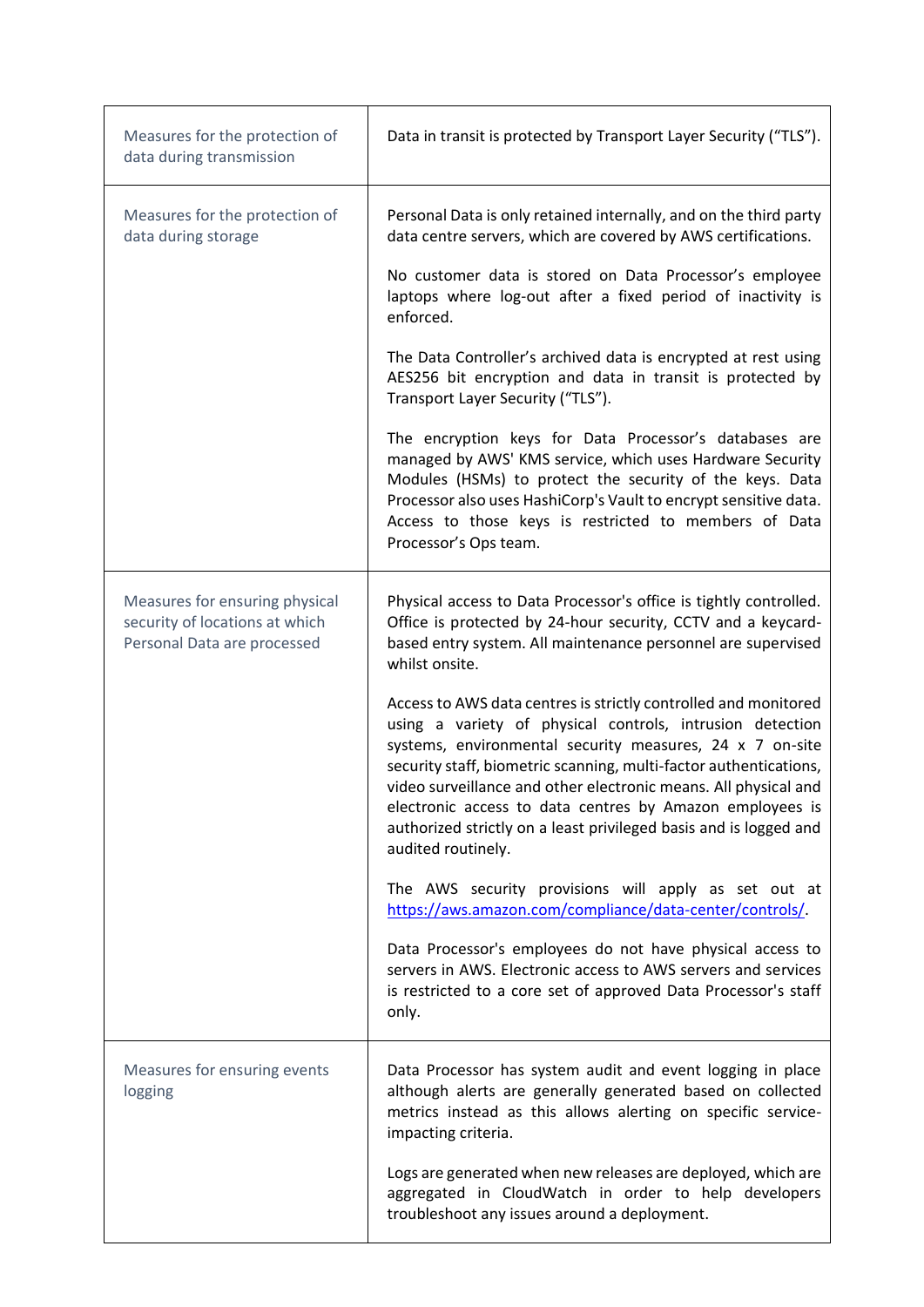|                                                                                   | Administrator actions for support purposes are audit-logged<br>and kept permanently.                                                                                                                                                                                                                                                                                                                                                                                                                                                                                                      |
|-----------------------------------------------------------------------------------|-------------------------------------------------------------------------------------------------------------------------------------------------------------------------------------------------------------------------------------------------------------------------------------------------------------------------------------------------------------------------------------------------------------------------------------------------------------------------------------------------------------------------------------------------------------------------------------------|
| Measures for ensuring system<br>configuration, including default<br>configuration | The Data Processor uses configuration management tools to<br>deploy and enforce baseline configurations on their systems.                                                                                                                                                                                                                                                                                                                                                                                                                                                                 |
| Measures for internal IT and IT<br>security governance and<br>management          | Employees are instructed to collect, process and use Personal<br>Data only within the framework and for the purposes of their<br>duties (e.g. service provision). At a technical level, multi-client<br>capability includes separation of functions as well as<br>appropriate separation of testing and production systems.<br>The Data Controller's Personal Data is stored in a way that<br>logically separates it from other customer data.                                                                                                                                            |
| Measures for<br>certification/assurance of<br>processes and products              | The Data Processor utilizes Amazon Web Services (AWS)<br>data centres. AWS is an industry leader and provides a<br>highly scalable cloud computing platform with end-to-end<br>security and privacy features built in and maintain ISO<br>27001, PCI-DSS, SOC 1, and SOC 2 certifications. The Data<br>Processor will only use third party data centres that<br>maintain the aforementioned certifications and/or<br>attestations, or that have other substantially similar or<br>equivalent certifications and/or attestations.<br>See: https://aws.amazon.com/compliance/iso-certified/ |
| Measures for ensuring data<br>minimisation                                        | If Personal Data is no longer required for the purposes for<br>which it was processed, it is deleted promptly. It should be<br>noted that with each deletion, the Personal Data is only locked<br>in the first instance and is then deleted for good with a certain<br>delay. This is done in order to prevent accidental deletions or<br>possible intentional damage.                                                                                                                                                                                                                    |
| Measures for ensuring data<br>quality                                             | All of the data processed is provided by the Data Controller. The<br>Data Processor does not assess the quality of the data provided<br>by the Data Controller.                                                                                                                                                                                                                                                                                                                                                                                                                           |
| Measures for ensuring limited<br>data retention                                   | The Data Processor uses a data classification scheme for all<br>data that it stores. When a record with Personal Data is deleted<br>then it will be permanently removed from the Processor's<br>active databases. The data is retained in backups for 14 days.                                                                                                                                                                                                                                                                                                                            |
| <b>Measures for ensuring</b><br>accountability                                    | The Data Processor internally reviews its information security<br>policies semi-annually to ensure they are still relevant and are<br>being followed. All employees that handle sensitive data must<br>acknowledge the information security policies.<br>These<br>employees are re-trained on information security policies once                                                                                                                                                                                                                                                          |